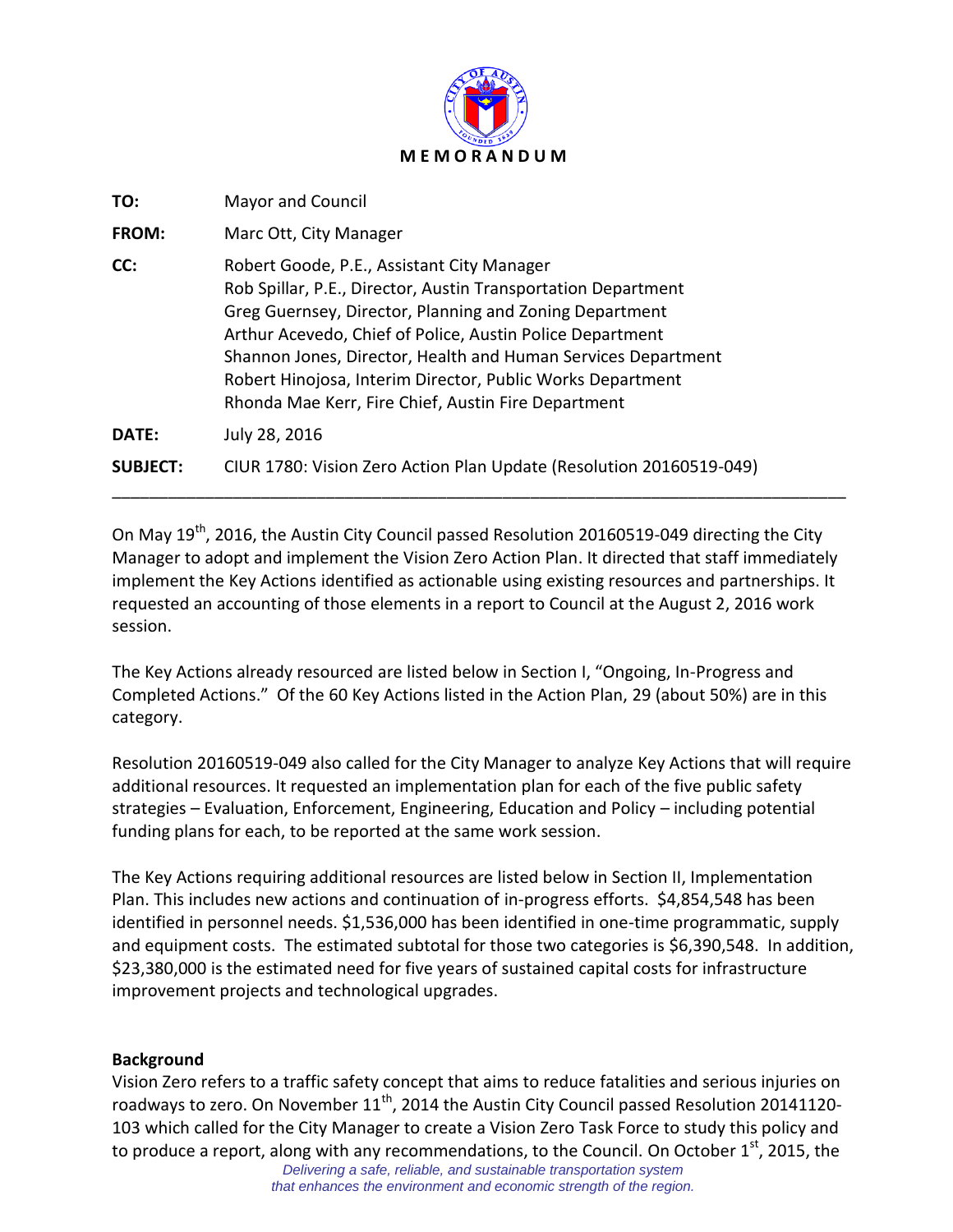DRAFT - Council Work Session – August 2, 2016 CIUR 1780 – Page 2 7/28/2016

Austin City Council approved an amendment to the Imagine Austin Comprehensive Plan to add a new Vision Zero policy (LUT P45) and a new action (LUT A47) to establish an ongoing Vision Zero Task Force to develop a Vision Zero Action Plan.

#### **Glossary of Acronyms**

- AE Austin Energy
- AFD Austin Fire Department
- ATD Austin Transportation Department
- APD Austin Police Department
- AWU Austin Water Utility
- CAMPO Capital Area Metropolitan Planning Organization
- Cap Metro Capital Metropolitan Transportation Authority
- DSD Development Services Department
- DWI Driving While Intoxicated
- DUI Driving Under the Influence
- EMS Austin/Travis County Emergency Medical Services
- FHWA Federal Highway Administration
- HEC Highway Enforcement Command
- HHS Austin/Travis County Health and Human Services
- PAZ Planning and Zoning Department
- PWD Public Works Department
- TXDOT Texas Department of Transportation
- VZAP Vision Zero Action Plan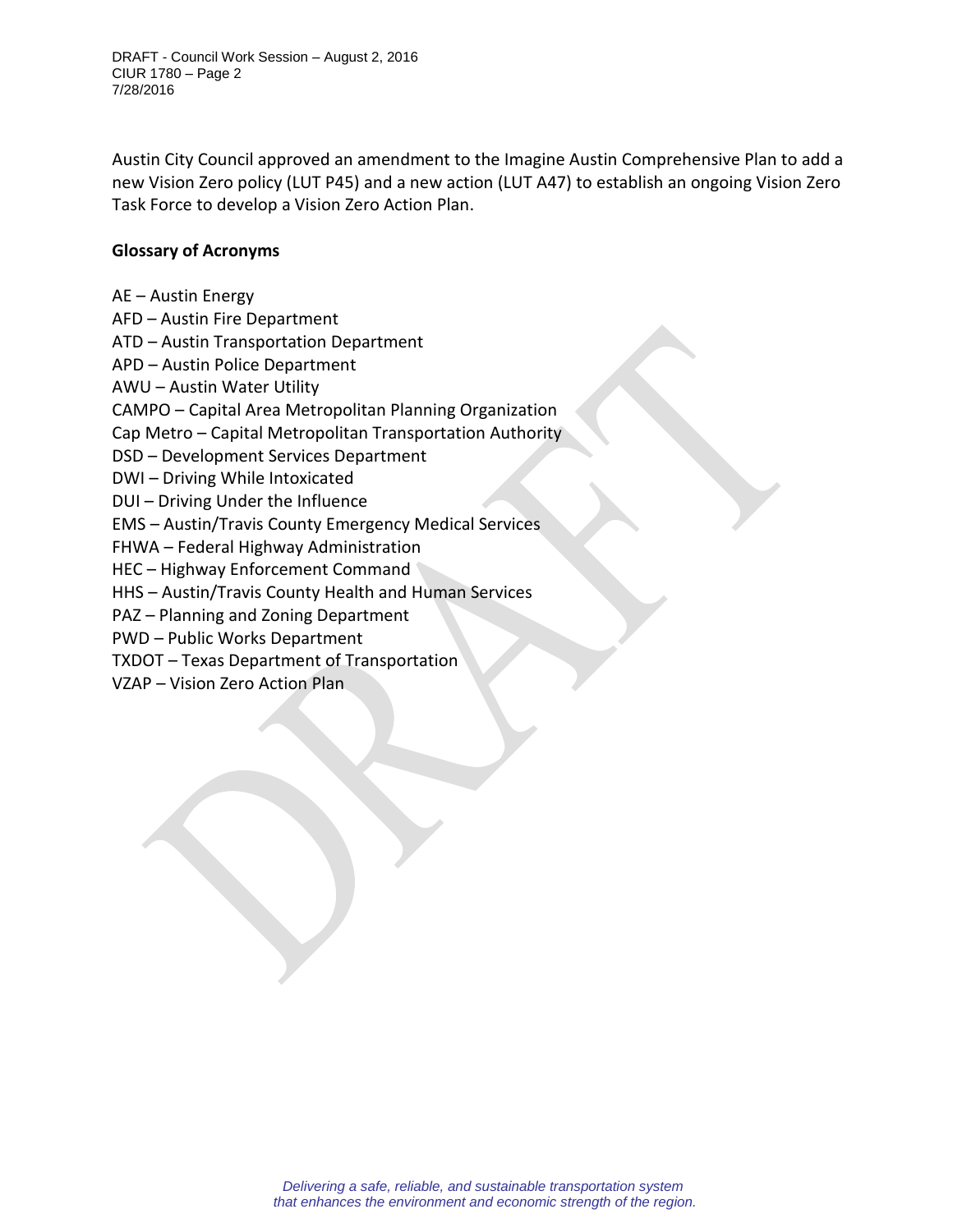# **I. ONGOING, IN-PROGRESS AND COMPLETED ACTIONS**

### **1. EVALUATION**

Evaluation actions are focused on collecting, analyzing, communicating and sharing data that documents fatal and incapacitating crashes and top contributing factors. The first five evaluation actions are directed towards developing better analytical tools and metrics while actions 6-11 are directed towards applying existing data to focus resources.

The Evaluation chapter of the VZAP contains Key Actions 1-11 (page 30). Of these, the 4 actions below are currently resourced. The other 7 Education Key Actions included will require additional staff and funding resources in FY2016-17 and beyond, in order to be initiated.

| <b>ACTION 4</b>                                                                         |                                                                                          |                  |  |
|-----------------------------------------------------------------------------------------|------------------------------------------------------------------------------------------|------------------|--|
| <b>Lead Depts:</b>                                                                      |                                                                                          |                  |  |
| ATD, HHS,                                                                               | Work with TxDOT to link crash data and draw down Health and                              | <b>INITIATED</b> |  |
| EMS, TxDOT,                                                                             | Human Services and hospital/trauma registry data.                                        |                  |  |
| Trauma                                                                                  |                                                                                          |                  |  |
| Centers                                                                                 |                                                                                          |                  |  |
| HHS met with the Texas Department of State Health Services and Brackenridge Hospital to |                                                                                          |                  |  |
|                                                                                         | provide them with an update on the city's Vision Zero Action Plan and future data needs. |                  |  |

| <b>ACTION 6</b>                                                                                                                                                                                                                                        | Incorporate TxDOT datasets to analyze, map, and/or improve    | IN              |
|--------------------------------------------------------------------------------------------------------------------------------------------------------------------------------------------------------------------------------------------------------|---------------------------------------------------------------|-----------------|
| <b>Lead Depts:</b>                                                                                                                                                                                                                                     | for better understanding of factors contributing to fatal and | <b>PROGRESS</b> |
| ATD, TXDOT                                                                                                                                                                                                                                             | serious injury crashes.                                       |                 |
| $\lambda$ The definition of the start of the start $\lambda$ and $\lambda$ and $\lambda$ and $\lambda$ are defined to the start of the start of the start of the start of the start of the start of the start of the start of the start of the start o |                                                               |                 |

- ATD completed an analysis of over 1,000 serious injury and fatal pedestrian crashes occurring between 2010 and 2014. This data will be used to further develop a Pedestrian Safety Action Plan that follows the Vision Zero Action Plan to focus specifically on pedestrian safety solutions.
- ATD has hired a Pedestrian Coordinator to focus efforts on implementation of Vision Zero actions related to pedestrian safety as well as to complete a Pedestrian Safety Action Plan.

| <b>ACTION 9</b>                                                                            | Continue analysis of victims and suspects involved in fatal                             |                |  |
|--------------------------------------------------------------------------------------------|-----------------------------------------------------------------------------------------|----------------|--|
| <b>Lead Depts:</b>                                                                         | crashes, including demographics, to target education,                                   | <b>ONGOING</b> |  |
| ATD, PAZ, HHS                                                                              | enforcement efforts, and policy changes.                                                |                |  |
|                                                                                            | ATD has established the Fatality Review Board with participation from ATD, APD, HHS and |                |  |
| PAZ. This body reviews all fatal crashes and determines whether there are any actions that |                                                                                         |                |  |
| may be taken to prevent future crashes.                                                    |                                                                                         |                |  |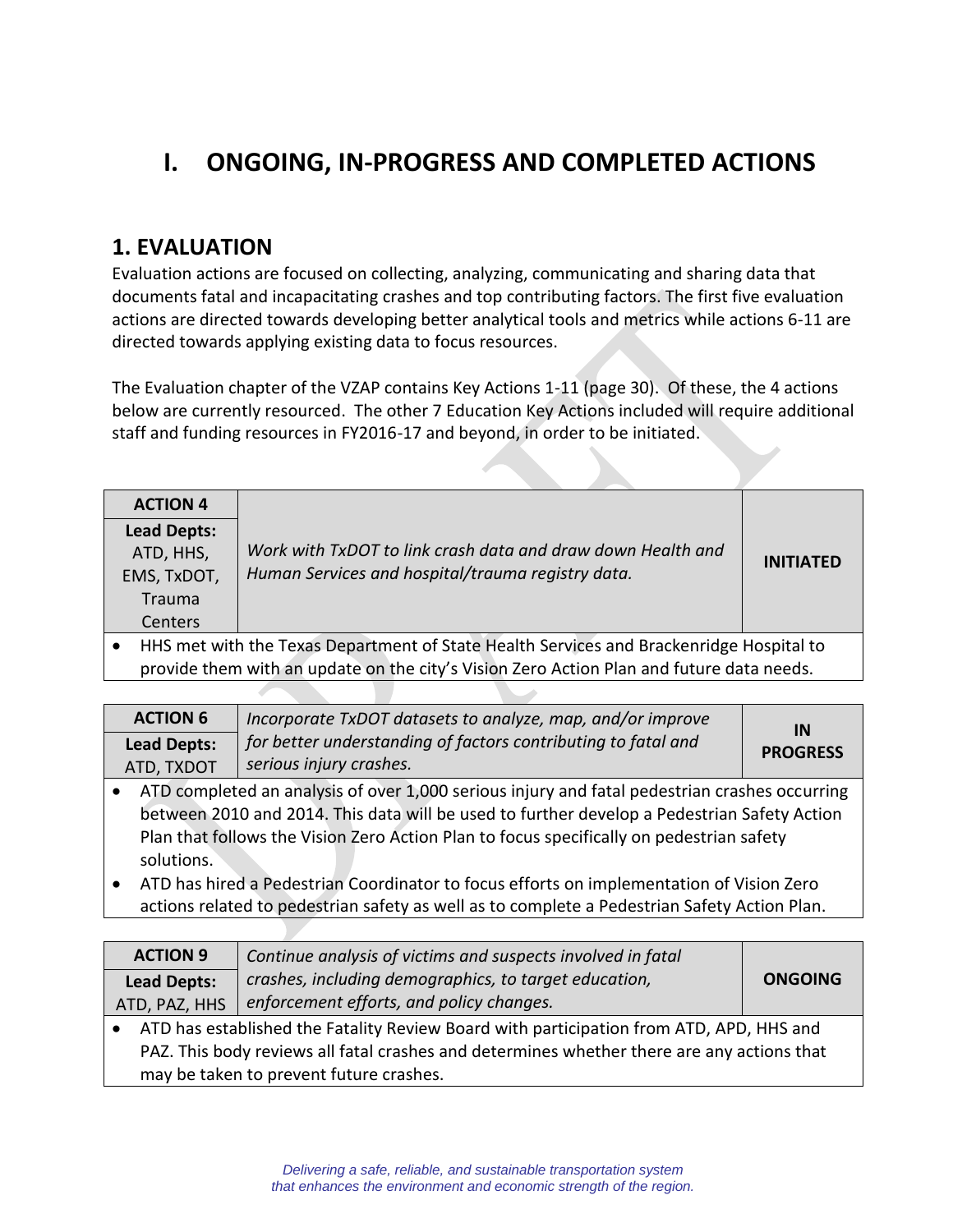## **2. ENFORCEMENT**

Enforcement actions emphasize strengthening the ability to focus enforcement resources on hotspot locations of crashes resulting in deaths or incapacitating injuries.

The Enforcement chapter of the VZAP contains Key Actions 12-19 (page 33). Of these, the 5 actions below are currently resourced. The other 3 Enforcement Key Actions included will require additional staff and funding resources in FY2016-17 and beyond, in order to be initiated.

| <b>ACTION 12</b>           | Target enforcement on high injury and fatal roadways and on                                                                                 |                |
|----------------------------|---------------------------------------------------------------------------------------------------------------------------------------------|----------------|
| <b>Lead Depts:</b><br>APD. | top contributing dangerous driving behaviors (improper<br>movement, inattention, failure to yield, speed, intoxication,<br>failure to stop. | <b>ONGOING</b> |
|                            | _ __                                                                                                                                        |                |

- Existing APD initiatives include Highway Enforcement Command, speeding initiatives, Arrive Alive, Regional and Regular Patrol, and the Selective Traffic Enforcement Program (STEP).
- APD has extended No Refusal events using operational funding as well as grant funding provided by TxDOT.

| <b>ACTION 13</b>               | Enforce driver behavior around traffic calming devices, crossing |                |
|--------------------------------|------------------------------------------------------------------|----------------|
| <b>Lead Depts:</b><br>APD, ATD | devices, and bicycle facilities.                                 | <b>ONGOING</b> |
|                                |                                                                  |                |

- APD has appointed a Bicycle Safety liaison whose full time job assignment is dedicated to advancing bicycle safety.
- APD is in the process of appointing a Pedestrian Safety liaison whose full time job assignment will be to work closing with other department as well as community groups on advancing pedestrian safety.
- ATD and APD continue to work closely to address persistent problems with parking in bike lane conflicts.
- APD has initiated improvements to the curriculum used to train new and existing officers on bicycle laws.

| <b>ACTION 14</b>                                                                            | Coordinate enforcement across all law enforcement (LE)    |                |
|---------------------------------------------------------------------------------------------|-----------------------------------------------------------|----------------|
| <b>Lead Depts:</b>                                                                          | agencies and coordinate to increase prosecution of repeat | <b>ONGOING</b> |
| <b>APD</b>                                                                                  | offenders.                                                |                |
| APD has multiple extended DWI No Refusal initiatives throughout the year, which focus       |                                                           |                |
| mainly on holidays and other periods where there is an increased likelihood for intoxicated |                                                           |                |
| drivers on the roadways. This is accomplished by using a combination of both grant funding  |                                                           |                |
| provided by TxDOT and APD departmental funds.                                               |                                                           |                |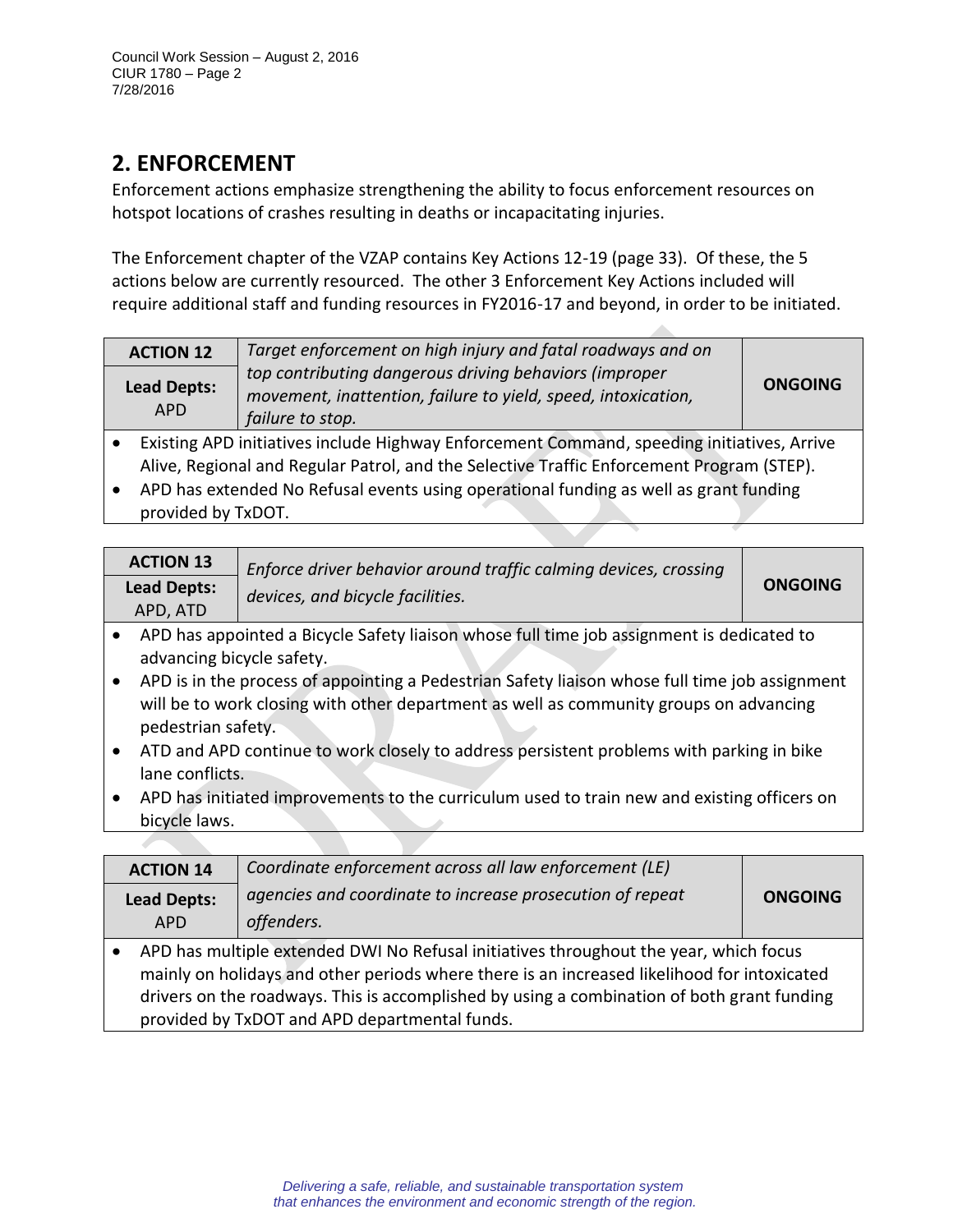| <b>ACTION 15</b>                               |                                                                                        |                |
|------------------------------------------------|----------------------------------------------------------------------------------------|----------------|
| <b>Lead Depts:</b><br>Cap Metro,<br><b>APD</b> | Continue enforcement of transit priority lanes.                                        | <b>ONGOING</b> |
|                                                | APD continues to enforce transit priority lanes on Guadalupe Street and Lavaca Street. |                |

| <b>ACTION 17</b>                                                                            | Enhance the current city ordinance ( $$12-1-26$ – Pedestrians on                        | <b>IN</b>       |
|---------------------------------------------------------------------------------------------|-----------------------------------------------------------------------------------------|-----------------|
| <b>Lead Depts:</b>                                                                          | Certain Roadways) for areas unsafe to pedestrians.                                      | <b>PROGRESS</b> |
| APD.                                                                                        |                                                                                         |                 |
|                                                                                             | APD presented draft ordinance language to the Pedestrian Advisory Council for feedback. |                 |
| APD is currently conducting a pilot outreach program with people experiencing homelessness. |                                                                                         |                 |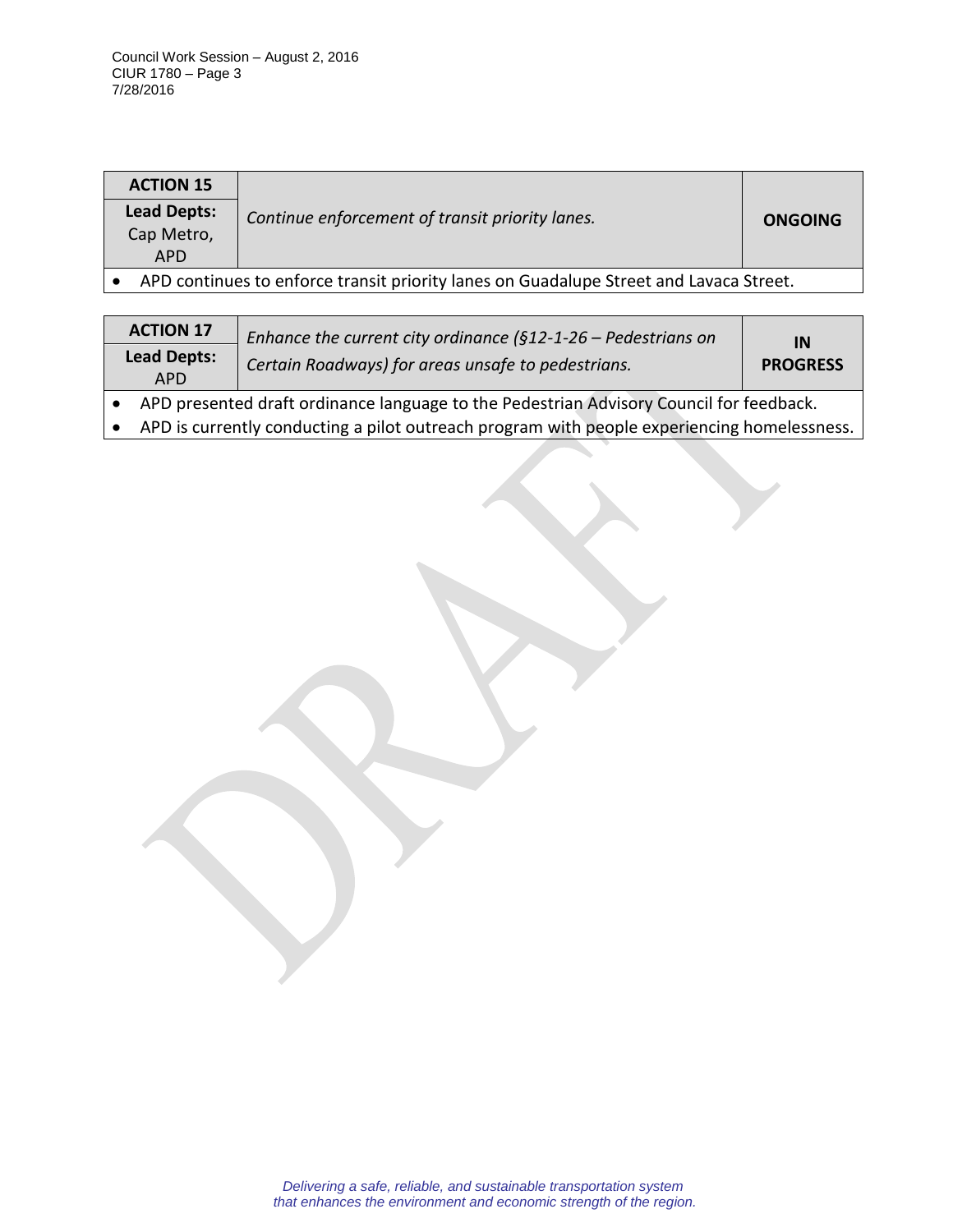## **3. ENGINEERING**

Engineering actions are focused on implementing safety related policies, plans and programs. With support from both the Traffic Engineering and Active Transportation Divisions within ATD, all engineering actions are in progress. The Traffic Engineering Division now includes a Safety Engineer, Engineering Associate and Graduate Engineer assigned to the implementation of major intersection improvements. The Active Transportation Division focuses efforts on improving bicycle and pedestrian safety and has recently hired a Pedestrian Coordinator. This position will focus on pedestrian safety and connectivity needs and implementation of policies and programs that support walking in coordination with other City Departments, Capital Metro and other agencies. Continued progress on these actions will require additional resources to continue or expand.

The Engineering chapter of the VZAP contains Key Actions 20-27 (pages 39-41). All of these actions are currently resourced and initiated. However, further resources will be needed to fully implement the Action Plan.

| <b>ACTION 20</b> | Direct engineering, enforcement, and education resources to high                                |                  |  |
|------------------|-------------------------------------------------------------------------------------------------|------------------|--|
| Lead             | injury and fatal crash hotspot locations. Implement at least five                               |                  |  |
| Depts:           | safety engineering projects annually at top crash prone locations.                              | <b>COMPLETED</b> |  |
| ATD, PWD,        | Implement low-cost high impact safety improvements throughout                                   | <b>AND IN</b>    |  |
| <b>TxDOT</b>     | the roadway network within the City of Austin based on safety                                   | <b>PROGRESS</b>  |  |
|                  | engineering studies. Work with CAMPO and TxDOT for funding                                      |                  |  |
|                  | opportunities.                                                                                  |                  |  |
|                  | ATD has completed major intersection safety improvements at the following locations:            |                  |  |
| $\circ$          | Lamar Boulevard and Parmer Lane Phase 1 (new signal and new PHB)                                |                  |  |
| $\circ$          | I-35 Southbound Frontage Road and MLK Jr. Blvd. Phase 1 (signal phasing                         |                  |  |
|                  | improvements)                                                                                   |                  |  |
| $\circ$          | Manchaca Road and Slaughter Lane Phase 1 (interim improvements to driveway                      |                  |  |
|                  | access)                                                                                         |                  |  |
|                  | ATD is currently studying, designing or initiating construction at the following locations:     |                  |  |
| $\circ$          | Lamar Boulevard and Parmer Lane Phase 2                                                         |                  |  |
| $\circ$          | Lamar Boulevard at Rundberg Lane                                                                |                  |  |
| $\circ$          | US183 and Cameron Road                                                                          |                  |  |
| $\circ$          | I-35 Southbound Frontage Road and MLK Jr. Blvd. Phase 2                                         |                  |  |
| $\circ$          | Manchaca Road and Slaughter Lane Phase 2 (under study/design)                                   |                  |  |
|                  | ATD has completed minor intersection improvements completed at various locations to             |                  |  |
|                  | include crosswalk upgrades, pedestrian refuge islands, signal phasing and improved markings.    |                  |  |
| $\bullet$        | ATD is in the process of negotiating Advanced Funding Agreements with TxDOT to implement        |                  |  |
|                  | safety improvements on TxDOT right-of-way related to the above intersection locations.          |                  |  |
|                  | ATD has initiated safety and operational study to select the next five intersections using 2015 |                  |  |

crash data from APD.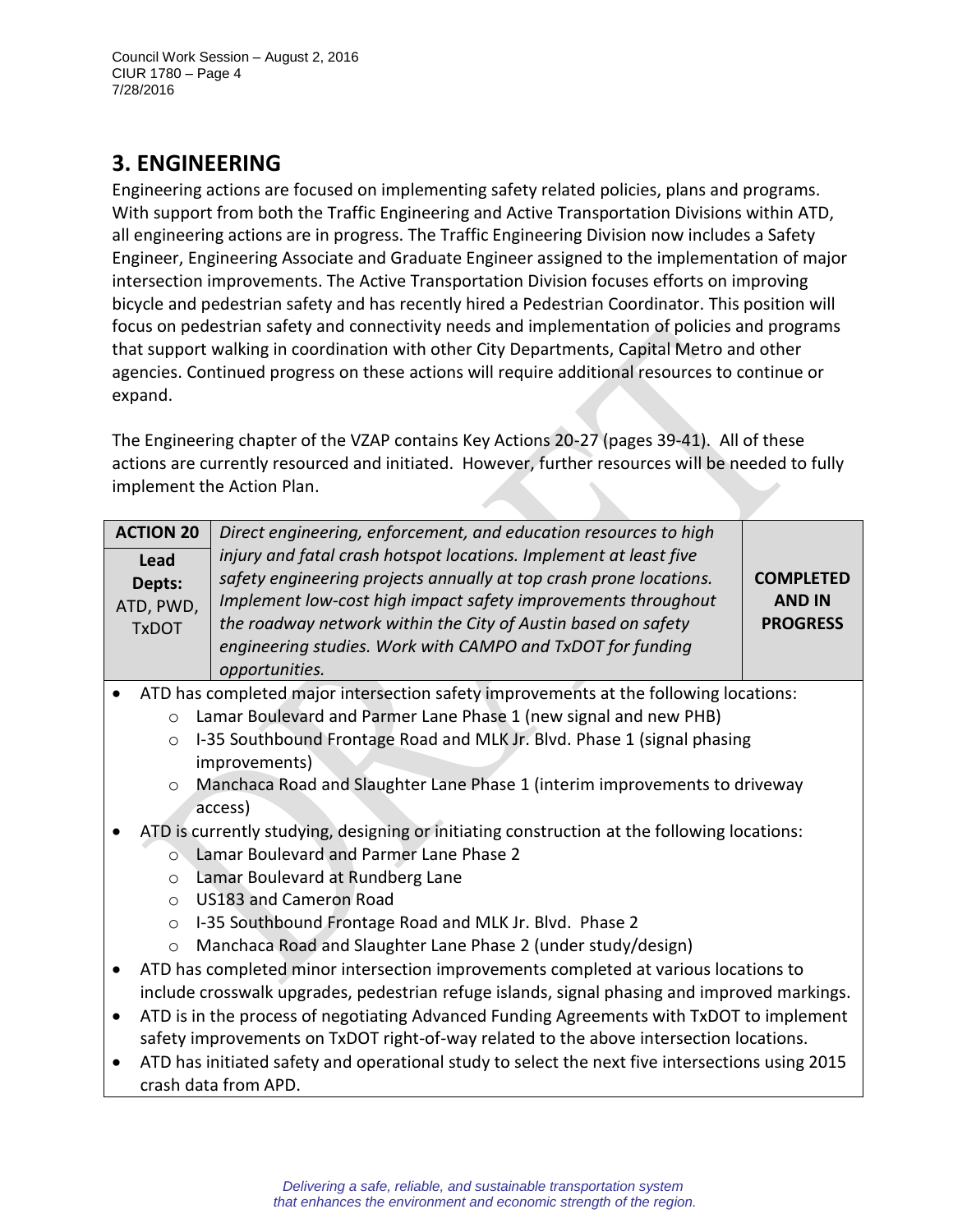| <b>ACTION 21</b>                                 | Revise the Transportation Criteria Manual (TCM) to focus on safety                                                                                                                                                                                      |                              |
|--------------------------------------------------|---------------------------------------------------------------------------------------------------------------------------------------------------------------------------------------------------------------------------------------------------------|------------------------------|
| <b>Lead</b><br>Depts:<br>ATD, PWD,<br><b>PAZ</b> | and thorough review of transportation development projects.<br>Coordinate the Land Development Code revision with the TCM<br>update. Continue to implement Complete Streets Policy in every<br>construction, reconstruction and/or development project. | <b>IN</b><br><b>PROGRESS</b> |
|                                                  |                                                                                                                                                                                                                                                         |                              |

ATD is working with DSD to conduct regular safety audit reviews for all new developments.

ATD launched the Austin Strategic Mobility Plan which includes revisions to thoroughfares as

a necessary precursor to updating to Transportation Criteria Manual.

| <b>ACTION 22</b>             | Conduct Engineering Studies: (1) Conduct speed studies at locations                                                                                                                                                                                                                                                                                                                                                                                                                                                                                                        |                |  |
|------------------------------|----------------------------------------------------------------------------------------------------------------------------------------------------------------------------------------------------------------------------------------------------------------------------------------------------------------------------------------------------------------------------------------------------------------------------------------------------------------------------------------------------------------------------------------------------------------------------|----------------|--|
| Lead<br>Depts:<br><b>ATD</b> | with speeding issues as identified in collision analysis; (2) Study<br>crash-prone locations where right-on-red or left turn movements<br>were factors; (3) Identify locations with pedestrian safety issues<br>using collision analysis maps and consider traffic control devices to<br>allow safer crossings; (4) Study and expand exclusive pedestrian<br>crossing time on high injury network for people walking; (5) Study<br>locations and implement speed feedback warning to reinforce<br>education and enforcement initiatives and encourage speed<br>compliance. | <b>ONGOING</b> |  |
|                              |                                                                                                                                                                                                                                                                                                                                                                                                                                                                                                                                                                            |                |  |
| warranted.                   | ATD has initiated speed studies at several location to revise posted speed limits where                                                                                                                                                                                                                                                                                                                                                                                                                                                                                    |                |  |
| speed mitigation.            | ATD has initiated analysis of speed related crashes and identification of locations for possible                                                                                                                                                                                                                                                                                                                                                                                                                                                                           |                |  |
|                              |                                                                                                                                                                                                                                                                                                                                                                                                                                                                                                                                                                            |                |  |
|                              | ATD has initiated study of flashing yellow/red operation at night.                                                                                                                                                                                                                                                                                                                                                                                                                                                                                                         |                |  |

 ATD has initiated the development of Dynamic Speed Display Device (DSDD) pilot program guidelines.

| <b>ACTION 23</b> | Work with all school districts within the City of Austin's jurisdiction |                |
|------------------|-------------------------------------------------------------------------|----------------|
| <b>Lead</b>      | as well as charter and private schools and the City's Safe Routes to    | <b>ONGOING</b> |
| Depts:           | Schools program to set a goal for safe, active travel to schools.       |                |
| ATD, PWD         | Invest in infrastructure improvements to support those goals.           |                |
|                  |                                                                         |                |

- PWD's Community Services Division Safe Routes to School program visited 70 schools and delivered safety presentation to 25,100 Austin students in FY 2016.
- ATD and PWD are currently working on 12 school-based infrastructure improvement projects to improve safe routes to school for students in the Austin Independent School District and the Eanes Independent School District.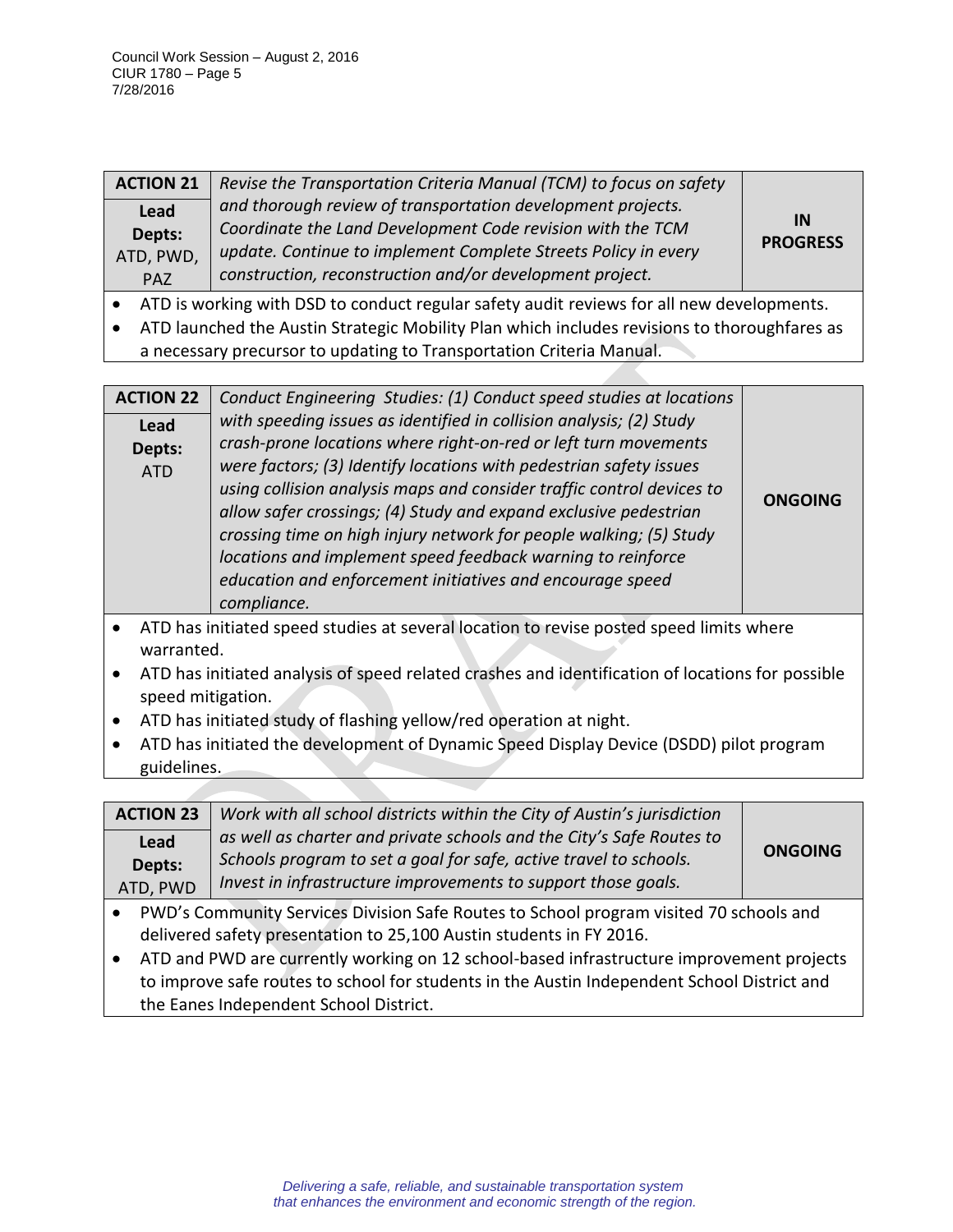| <b>ACTION 24</b><br>Lead<br>Depts:<br>Capital<br>Metro,<br>Austin<br>Energy,<br>ATD, PWD                                         | Capital Metro Safety Improvement Initiatives: (1) Evaluate need for<br>potential adjustments to interior lighting of buses for improved<br>safety during nighttime operations including reducing glare for<br>operators; (2) Capital Metro will continue working with City of<br>Austin/Austin Energy to evaluate need for lighting along transit<br>corridors and at intersections; (3) Continue evaluating transit<br>collision hotspots and work with partner organizations to improve<br>safety conditions at those locations; (4) Capital Metro will work<br>with the University of Texas and the City of Austin to consider safer<br>vehicle parking methods to reduce collisions along transit corridors<br>through campus; (5) Capital Metro will continue to collaborate with<br>the City of Austin to ensure safe pedestrian access to transit stops;<br>(6) Evaluate new and existing bus stops to reduce rear-end | <b>ONGOING</b> |
|----------------------------------------------------------------------------------------------------------------------------------|-------------------------------------------------------------------------------------------------------------------------------------------------------------------------------------------------------------------------------------------------------------------------------------------------------------------------------------------------------------------------------------------------------------------------------------------------------------------------------------------------------------------------------------------------------------------------------------------------------------------------------------------------------------------------------------------------------------------------------------------------------------------------------------------------------------------------------------------------------------------------------------------------------------------------------|----------------|
|                                                                                                                                  | collisions at intersections.                                                                                                                                                                                                                                                                                                                                                                                                                                                                                                                                                                                                                                                                                                                                                                                                                                                                                                  |                |
| ATD and Capital Metro meet regularly through the Transit Working Group to address<br>improvements to transit service and safety. |                                                                                                                                                                                                                                                                                                                                                                                                                                                                                                                                                                                                                                                                                                                                                                                                                                                                                                                               |                |

PWD completed pedestrian accessibility improvements to 56 bus stops in the last six months.

| <b>ACTION 25</b> | Apply Technology in Safety Improvement Initiatives: (1) Evaluate                           |                 |
|------------------|--------------------------------------------------------------------------------------------|-----------------|
| Lead             | opportunities to expand existing and/or implement new transit                              |                 |
| Depts:           | priority treatments; (2) Implement new transit vehicle engineering                         |                 |
| ATD, PWD         | principles (e.g. rear-of-vehicle chevrons, right-side illumination                         |                 |
|                  | during turns, lane departure technology) to reduce collisions; (3)                         |                 |
|                  | Work to equip all City fleet vehicles with safety related devices,                         |                 |
|                  | designs, and technology that record dangerous driving behaviors;                           |                 |
|                  | (4) Continue to work with Google, Rocky Mountain Institute, and                            | IN              |
|                  | other tech companies to pioneer autonomous vehicle testing and                             | <b>PROGRESS</b> |
|                  | adoption to improve safety; (5) Enhance signal system software                             |                 |
|                  | and equipment to detect red light running and use data for                                 |                 |
|                  | enforcement and engineering; (6) Deploy next generation                                    |                 |
|                  | emergency vehicle preemption to reduce response times and                                  |                 |
|                  | increase safety; (7) Conduct a pilot project to assess feasibility of                      |                 |
|                  | advanced detection techniques to estimate the frequency and type                           |                 |
|                  | of near-miss collisions within signalized intersections.                                   |                 |
|                  | ATD has installed a transit priority lane on Layaca at MLK and continues to evaluate these |                 |

- ATD has installed a transit priority lane on Lavaca at MLK and continues to evaluate these opportunities with Capital Metro through the Transit Priority Working Group
- ATD led a cross-departmental and cross-agency effort to apply for the Smart Cities Challenge grant.
- ATD is currently evaluating pedestrian crossings for clearance times.
- ATD is installing pedestrian countdown timers throughout the city.
- ATD is piloting a program to count pedestrian and bicycles as well as detection of pedestrians in the crosswalk.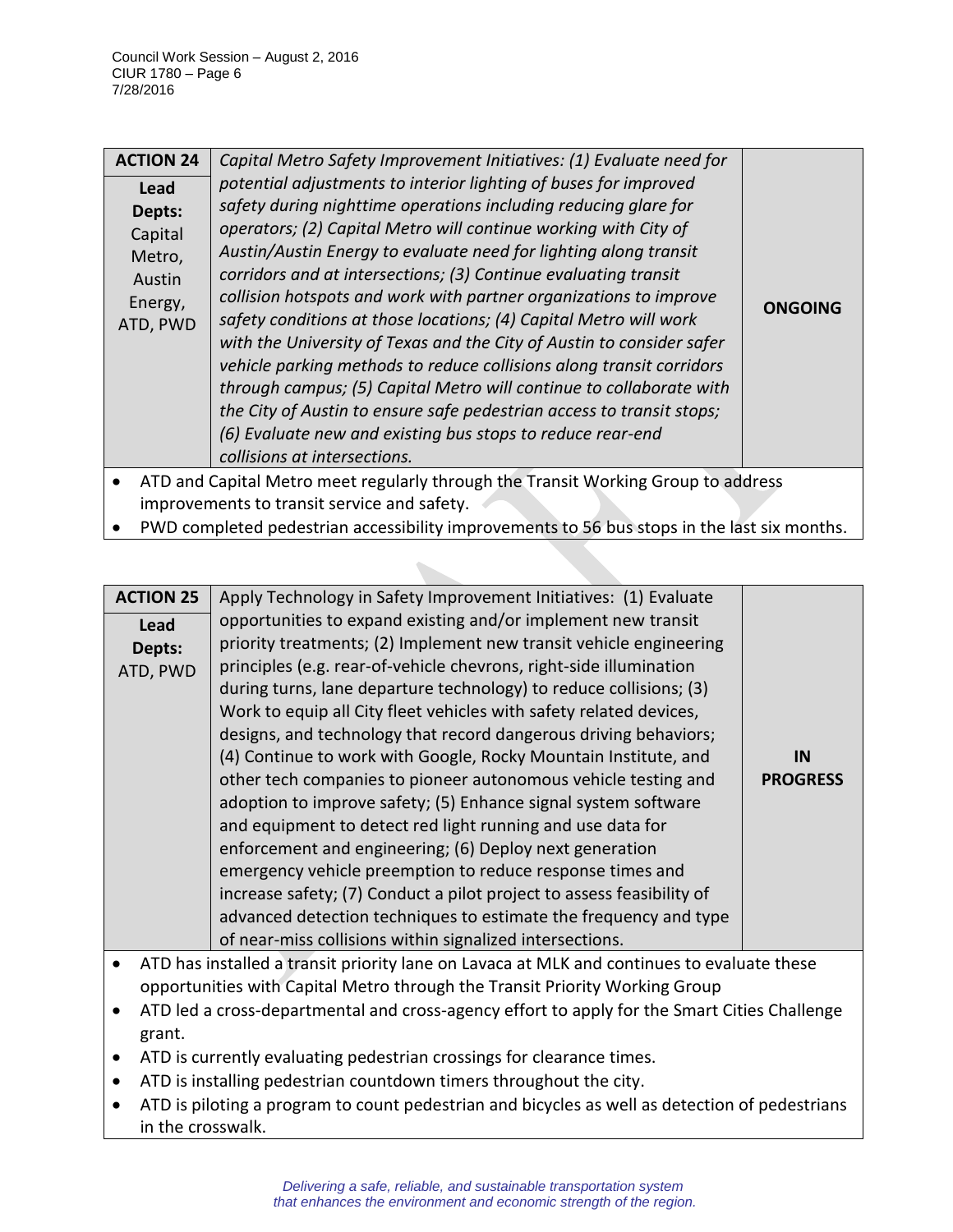| <b>ACTION 26</b><br>Lead<br>Depts:<br>ATD, PWD | Fund and build infrastructure improvements included in the Bicycle<br>Master Plan, Sidewalk Master Plan, and Urban Trails Master Plan. | <b>COMPLETED</b><br><b>AND IN</b><br><b>PROGRESS</b> |
|------------------------------------------------|----------------------------------------------------------------------------------------------------------------------------------------|------------------------------------------------------|
|                                                | ATD has completed 8.2 miles of new and improved bicycle routes in FY2016.                                                              |                                                      |

- ATD has installed at least 12 pedestrian crossing improvements in FY2016 using solutions that include signalization, shortening crossing distances, installing median refuge islands and improving signage and markings.
- PWD currently has five funded urban trail projects either in construction or slated to begin construction in the next year including portions of the Shoal Creek Trail, the Upper Boggy Creek Trail, the Country Club Creek Trail and the Violet Crown Trail. Another three projects are in the planning and design phase.
- PWD has completed approximately 37,500 linear feet (over 7 miles) of sidewalk improvement projects in first 6 months of FY 2016, including installation of 280 curb ramps.

| <b>ACTION 27</b>                  | Work with CAMPO and TxDOT for funding opportunities (e.g.,                                                                                                                               |                |
|-----------------------------------|------------------------------------------------------------------------------------------------------------------------------------------------------------------------------------------|----------------|
| <b>Lead</b><br>Depts:<br>ATD, PWD | CAMPO regular program calls, TxDOT district funds, and<br>TxDOT/FHWA Highway Safety Improvement Program (HSIP) annual<br>funds for projects that are dedicated for safety improvements). | <b>ONGOING</b> |
|                                   |                                                                                                                                                                                          |                |

- TxDOT has provided partial funding for the construction of the top five major intersection improvements.
- ATD and TxDOT have collaborated to submit a Highway Safety Improvement Program-eligible safety improvement project at Airport Blvd. and MLK, Jr. Blvd.
- ATD is implementing a \$2.4 M Pedestrian Safety Citywide initiative to install 15 Pedestrian Hybrid-Beacons and 18 Accessible Pedestrian Signals using federal funding provided by the Transportation Alternatives Program (TAP).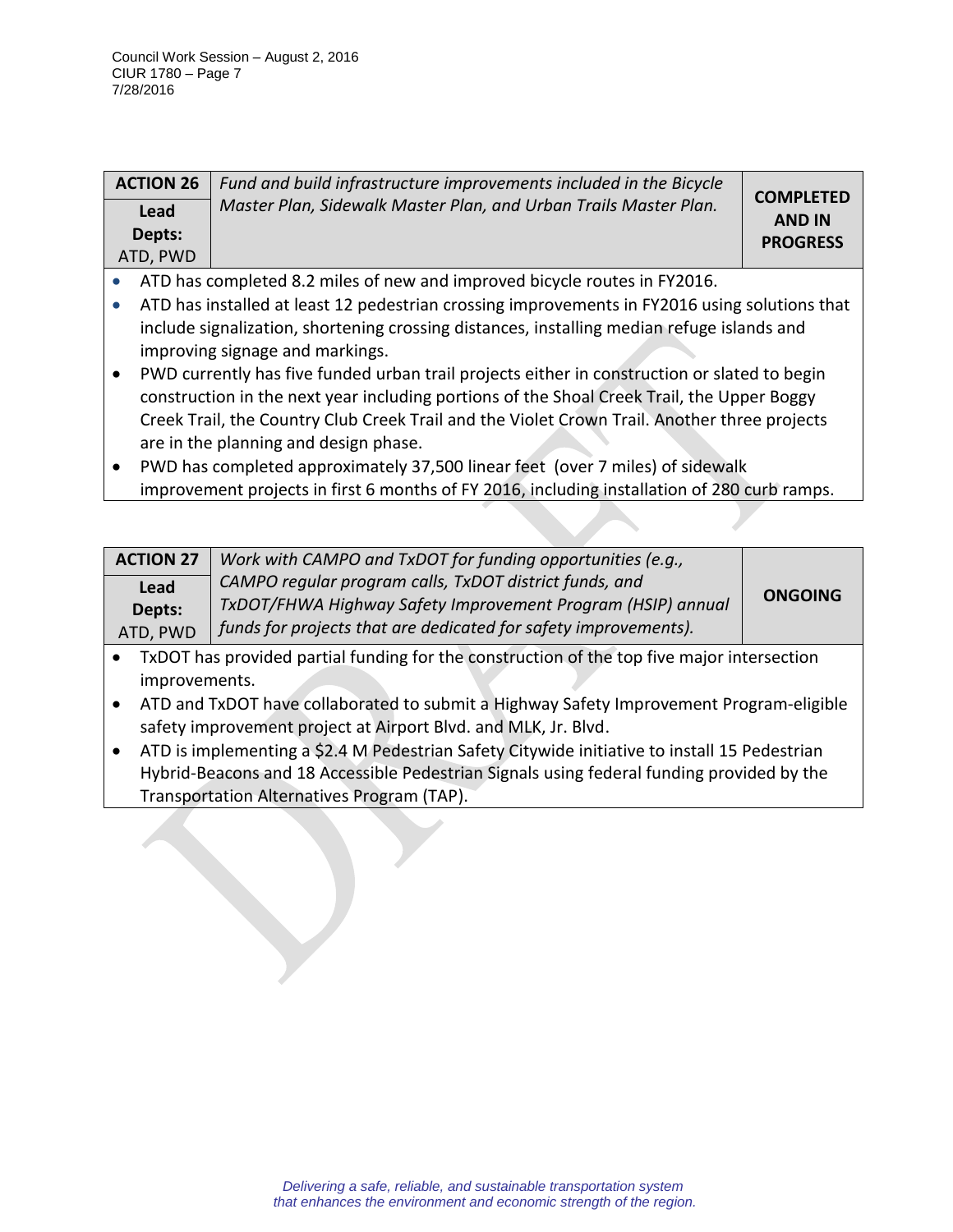### **4. EDUCATION ACTIONS**

Education actions are focused on implementing a comprehensive, citywide Vision Zero public education campaign as well as integrating Vision Zero principles into existing safety education.

The Education chapter of the VZAP lists Key Actions 28-43 (15 Actions, pages 45-46). Of these, the 3 actions below are currently resourced. The other 12 Education Key Actions included will require additional staff and funding resources in FY2016-17 and beyond, in order to be initiated.

| <b>ACTION 28</b>                                                                            | Create a cross-departmental safety education team, with dedicated |                 |
|---------------------------------------------------------------------------------------------|-------------------------------------------------------------------|-----------------|
| <b>Lead</b>                                                                                 | staff and funding, with membership from APD, ATD, PWD, HHS,       | IN              |
| Depts:                                                                                      | PAZ, AFD, and EMS.                                                | <b>PROGRESS</b> |
| See listed                                                                                  |                                                                   |                 |
| hebrette 2HH bre 749 DTA montation including representatives from ATD PAT and HHS attended. |                                                                   |                 |

**Allen** 

- A cross-departmental delegation including representatives from ATD, PAZ and HHS attended the Vision Zero Conference as a member of the Vision Zero Network.
- ATD and PAZ have initiated proactive communication with regional partners through presentations to the Texas Transportation Institute's annual Safety Conference in College Station and the Texas Department of Transportation's Crossroads Coalition.
- ATD is currently scoping a comprehensive regional scan of all existing educational efforts in order to identify opportunities for collaborative partnerships amongst agencies.

| <b>ACTION 31</b> | Continue safety message on board buses and at or around bus                               | <b>COMPLETED</b> |
|------------------|-------------------------------------------------------------------------------------------|------------------|
| Lead             | stops through partnership with KUT and other media outlets.                               | <b>AND IN</b>    |
| Depts:           |                                                                                           | <b>PROGRESS</b>  |
| Cap Metro        |                                                                                           |                  |
|                  | KUT completed a series on Vision Zero in May and several other print, radio and TV media  |                  |
|                  | outlets have featured stories about the Vision Zero effort.                               |                  |
|                  | conital Matro has invested in Vicion Zero hranded advertising with TV news outlet KEVE as |                  |

 Capital Metro has invested in Vision Zero branded advertising with TV news outlet KEYE as well as transit advertising wraps on their buses.

| <b>ACTION 40</b> | Work with social services providers to improve safety for people                             |                 |
|------------------|----------------------------------------------------------------------------------------------|-----------------|
| Lead             | experiencing homelessness, including education outreach,                                     | IN              |
| Depts:           | improving visibility, and establishing safe crossings.                                       | <b>PROGRESS</b> |
| <b>APD</b>       |                                                                                              |                 |
|                  | APD is piloting a Homeless Outreach Team consisting of officers as well as emergency medical |                 |
|                  | professionals and mental health professionals that work together with people experiencing    |                 |
|                  | homelessness with direct care and supportive action.                                         |                 |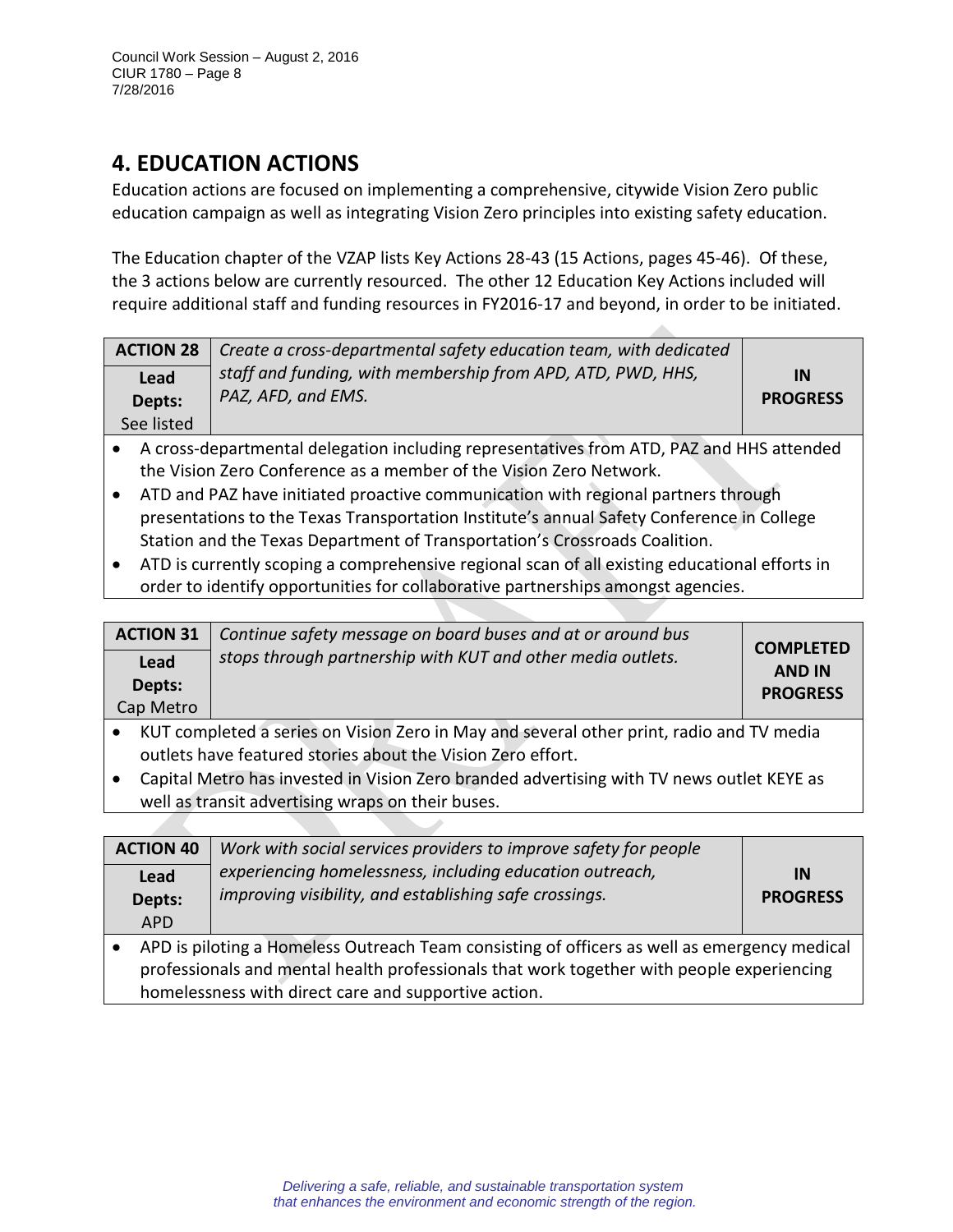## **5. POLICY**

Policy actions are focused on pursuing change necessary to achieve Vision Zero and researching opportunities for policy change. Policy actions require additional resources to devote to researching issues and coordinating with outside agencies on issues of regional significance.

The Policy chapter of the VZAP lists Key Actions 44-60 (17 Actions, pages 48-49). Of these, the 7 actions below are currently resourced. The other 10 Policy Key Actions included will require additional staff and funding resources in FY2016-17 and beyond, in order to be initiated.

| <b>ACTION 44</b> | Work at the local and state level to lower default speed limits                            |                 |
|------------------|--------------------------------------------------------------------------------------------|-----------------|
| Lead             | congruent with research on speed and best practice.                                        | IN              |
| Depts:           |                                                                                            | <b>PROGRESS</b> |
| <b>ATD</b>       |                                                                                            |                 |
|                  | ATD has initiated research on setting posted speed limits per Council Resolution 20160519- |                 |
| 049              |                                                                                            |                 |

| <b>ACTION 47</b>                                                                               | Include Vision Zero principles and land use, urban design, and     |                 |
|------------------------------------------------------------------------------------------------|--------------------------------------------------------------------|-----------------|
| Lead                                                                                           | multimodal street design and engineering strategies in coordinated | IN              |
| Depts:                                                                                         | revisions to the Land Development Code (CodeNext) and the City     | <b>PROGRESS</b> |
| PAZ, ATD                                                                                       | Transportation Criteria Manual (TCM).                              |                 |
| PAZ, ATD, PWD, and other city depts. incorporated Vision Zero principles into the Mobility     |                                                                    |                 |
| Code Prescription paper released through CodeNEXT. The prescription paper outlines how         |                                                                    |                 |
| key issues related to transportation, including safety, congestion, and affordability, will be |                                                                    |                 |
| addressed through the Land Development Code.                                                   |                                                                    |                 |

| <b>ACTION 48</b> | Develop action plans for vulnerable road user groups and                                                           |                 |
|------------------|--------------------------------------------------------------------------------------------------------------------|-----------------|
| Lead             | coordinate these more specific plans with the Vision Zero Action                                                   | IN              |
| Depts:           | Plan.                                                                                                              | <b>PROGRESS</b> |
| <b>ATD</b>       |                                                                                                                    |                 |
|                  | المدمرية بالمناسبة ويستحدثون والممرور والمستحدث والمستحاد والمستحقق والتحاري المستحقق المستحقق والمستحقق والمتناقص |                 |

- Using data provided by TxDOT, ATD completed an analysis of over 1,000 serious injury and fatal pedestrian crashes occurring between 2010 and mid-2015. This data will be used to further develop a Pedestrian Safety Action Plan that follows the Vision Zero Action Plan to focus specifically on pedestrian safety solutions.
- ATD has hired a Pedestrian Coordinator to focus efforts on implementation of Vision Zero actions related to pedestrian safety as well as to complete a Pedestrian Safety Action Plan.

| <b>ACTION 49</b>                                                                                     | Maintain sidewalks so they are clear of poles, signs, new trees or |                 |
|------------------------------------------------------------------------------------------------------|--------------------------------------------------------------------|-----------------|
| Lead                                                                                                 | shrubbery, and other impediments to Americans with Disability Act  | <b>IN</b>       |
| Depts:                                                                                               | compliance.                                                        | <b>PROGRESS</b> |
| <b>PWD</b>                                                                                           |                                                                    |                 |
| PWD has launched a campaign to raise awareness of the need to keep sidewalks clear of<br>vegetation. |                                                                    |                 |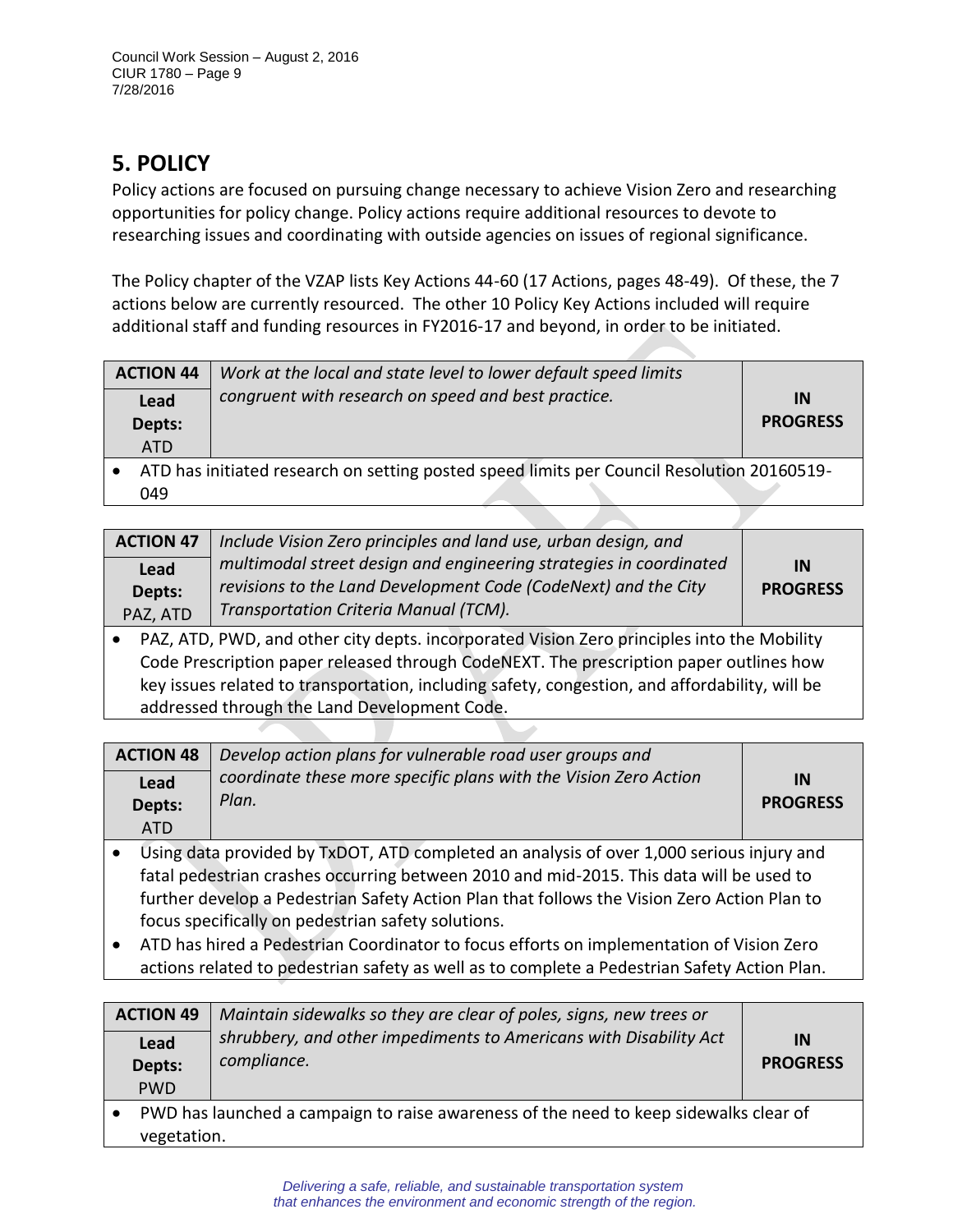Council Work Session – August 2, 2016 CIUR 1780 – Page 10 7/28/2016

| <b>ACTION 50</b> | Continue to build on Transportation Demand Management (TDM)                                                         |                |
|------------------|---------------------------------------------------------------------------------------------------------------------|----------------|
| Lead             | strategies, including those identified in the 2015 Traffic Congestion                                               |                |
| Depts:           | Action Plan (Traffic CAP). Encourage transportation alternatives to                                                 |                |
| <b>ATD</b>       | driving into downtown and other Imagine Austin Activity Centers to                                                  | <b>ONGOING</b> |
|                  | reduce the risks associated with driving. Require TDM plans for                                                     |                |
|                  | special events. Educate, publicize, encourage and incentivize                                                       |                |
|                  | alternative travel options.                                                                                         |                |
|                  | ATD has completed a pilot transportation options program called Smart Trips in the North                            |                |
|                  | Central Austin community resulting in a 2.2% reduction in single-occupancy vehicle trips and                        |                |
|                  | an 11.8% increase in active transportation trips (transit, walking and bicycling) among                             |                |
|                  | individual participants. Three quarters of all participants reported the program helped them                        |                |
|                  | find alternative travel options.                                                                                    |                |
|                  | ATD is currently implementing the Smart Trips transportation options program with 12,600                            |                |
|                  | households in the Central Austin neighborhoods between West 38 <sup>th</sup> Street and Koenig Lane                 |                |
| (FM 2222).       |                                                                                                                     |                |
|                  | ATD is working with Austin High School on a school-based transportation demand                                      |                |
|                  | management program.                                                                                                 |                |
|                  | and the contract of the contract of the contract of the contract of the contract of the contract of the contract of |                |

 ATD has presented on Transportation Demand Management Strategies to regional partners through the CAMPO Technical Advisory Council.

| <b>ACTION 51</b> | Consider changing the cite-and-release policy for people who drive |                 |
|------------------|--------------------------------------------------------------------|-----------------|
| <b>Lead</b>      | without a license or with a suspended license.                     | <b>IN</b>       |
| Depts:           |                                                                    | <b>PROGRESS</b> |
| APD,             |                                                                    |                 |
| Courts           |                                                                    |                 |

 APD is currently researching cases involving drivers with suspended or no licenses involved in accidents resulting in injury or loss of life and analyzing existing and emerging enforcement and prosecution practices per Council Resolution 20160519-049.

| <b>ACTION 60</b>                                                                                                                                                                         | Research community-based prevention practices to identify and |                 |  |  |
|------------------------------------------------------------------------------------------------------------------------------------------------------------------------------------------|---------------------------------------------------------------|-----------------|--|--|
| Lead                                                                                                                                                                                     | intervene with at-risk populations.                           | <b>IN</b>       |  |  |
| Depts:                                                                                                                                                                                   |                                                               | <b>PROGRESS</b> |  |  |
| HHS, ATD                                                                                                                                                                                 |                                                               |                 |  |  |
| The City of Austin is a member of the national Vision Zero Network and is closely monitoring<br>practices and progress of cities who are implementing their own Vision Zero initiatives. |                                                               |                 |  |  |

• The City of Austin and Travis County are coordinating to establish a sobriety center in downtown Austin to provide an alternative to jail for the dangerously intoxicated.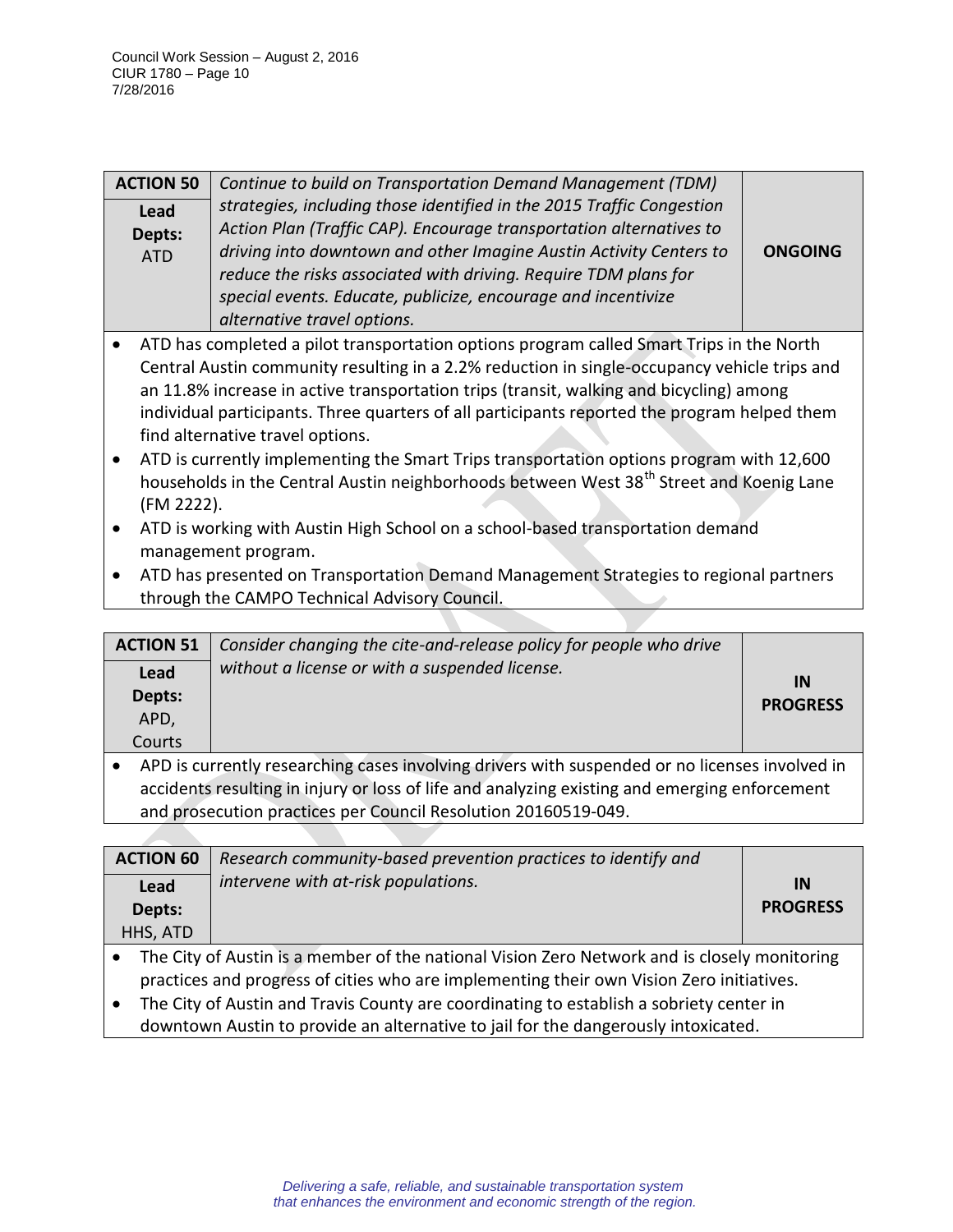# **II. Implementation Plan**

The following provides major quarterly implementation focus areas. Year 1 will be largely focused on building a Vision Zero Program and establishing the ongoing Vision Zero Task Force.

Each strategy lists required resources, organized by operational needs and capital needs. Operational needs refer to personnel and hard costs. They are typically ongoing needs, which will require ongoing annual funding, unless otherwise specified as one-time costs. Capital needs refer to infrastructure costs.

A total of \$4,854,548 has been identified in personnel needs for various departments as listed below. A total of \$1,536,000 in one-time programmatic, supply and equipment costs are also identified. A total of \$23,380,000 has been identified for five years of sustained capital costs for infrastructure improvement projects and technological upgrades.

| 1. EVALUATION (ACTIONS 1-11) QUARTERLY IMPLEMENTATION GOALS |                   |                   |                  |              |  |
|-------------------------------------------------------------|-------------------|-------------------|------------------|--------------|--|
| $FY16 - QA$                                                 | FY17-Q1           | FY17-Q2           | <b>FY17-Q3</b>   | FY17-Q4      |  |
| Hire Program                                                | Post and hire     | Coordinate with   | Implement tools  | Evaluate and |  |
| Manager and                                                 | Research Analyst  | regional partners | and apply        | report on    |  |
| convene Vision                                              | and               | to apply new and  | analytics to the | progress.    |  |
| Zero Task Force.                                            | Epidemiologist if | existing          | implementation   |              |  |
|                                                             | approved in FY17  | resources.        | of other plan    |              |  |
|                                                             | budget.           |                   | actions.         |              |  |

#### **RESOURCES NEEDED FOR IMPLEMENTATION:**

#### **OPERATIONAL**

- o ATD is requesting a Research Analyst position, estimated at \$100,000, in their FY 17 budget.
- o HHS has identified the need for an epidemiologist estimated at \$114,000 to support the implementation of all evaluation actions.
- o PAZ is requesting two additional staff estimated at \$200,000 in annual salary to support the implementation of all actions.
- $\circ$  Additional research on data analysis tools is necessary to fully understand resource needs for crash analysis tools. At this time, \$100,000 has been identified for additional sensor-based data collection technology for counting bicycles and pedestrians.

#### CAPITAL

o None.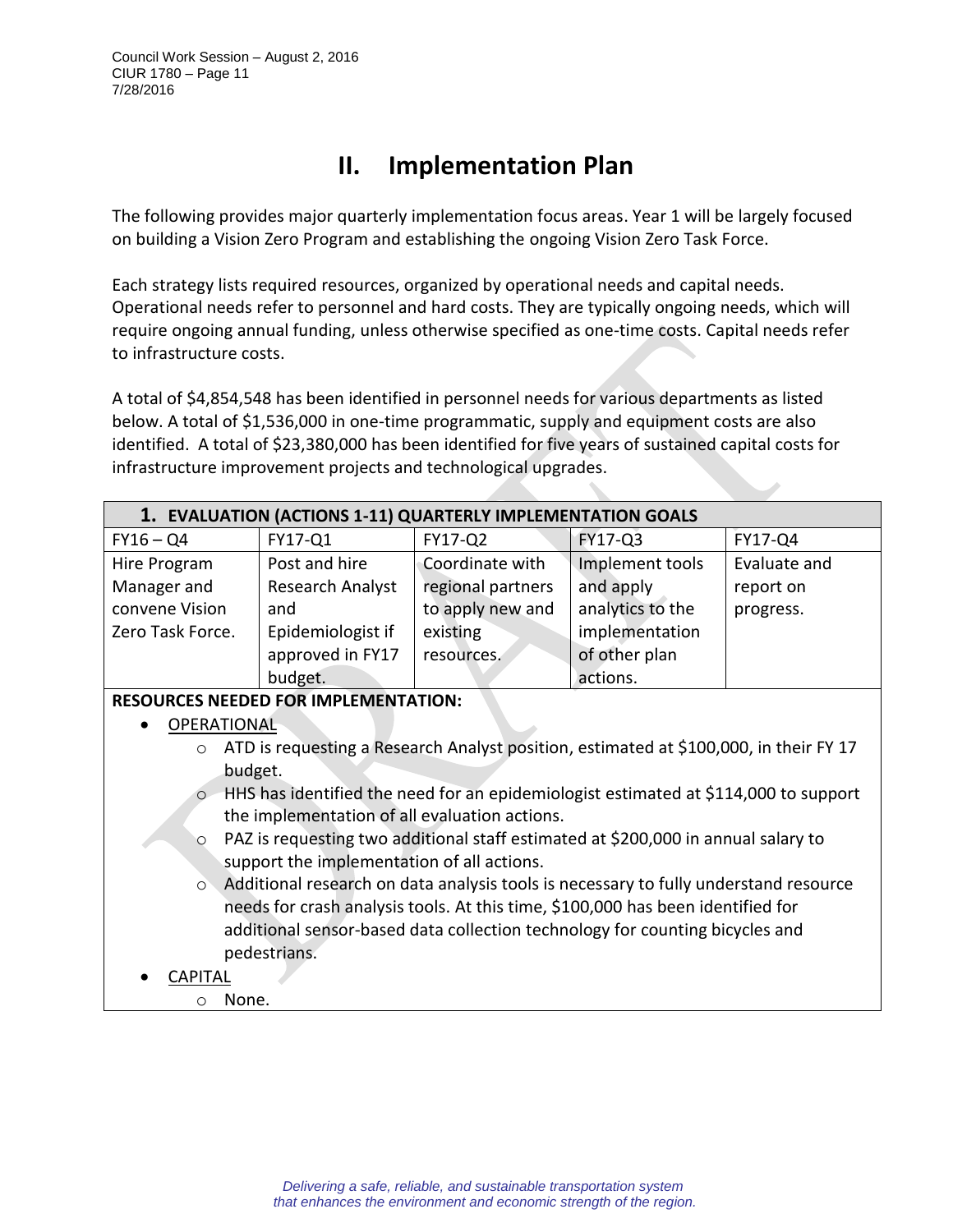| 2. ENFORCEMENT (ACTIONS 12-19) QUARTERLY IMPLEMENTATION GOALS |                     |                   |                  |              |  |
|---------------------------------------------------------------|---------------------|-------------------|------------------|--------------|--|
| $FY16 - QA$                                                   | FY17-Q1             | FY17-Q2           | FY17-Q3          | FY17-Q4      |  |
| Continued                                                     | Post and recruit    | Initiate 2-3 year | Continue efforts | Evaluate and |  |
| coordination and                                              | additional officers | hiring and        | and implement    | report on    |  |
| implementation                                                | if approved in      | training process  | new enforcement  | progress.    |  |
| of existing                                                   | FY17 budget.        | of new officers.  | initiatives.     |              |  |
| programs.                                                     |                     |                   |                  |              |  |

#### RESOURCES NEEDED FOR IMPLEMENTATION:

#### • OPERATIONAL

- $\circ$  APD is requesting additional daytime highway enforcement officers (5 officers total) estimated at \$440,000 in annual salary as well as additional police vehicles. Ten marked (black and white) Ford U/V police interceptors (patrol package) is estimated to be a \$175,000 one-time cost.
- o APD is requesting additional DWI Corporal/Officer FTEs (1 Corporal and 10 Officers total), estimated at \$1,003,260 in annual salary as well as additional police vehicles in relation to the above FTEs. Eleven unmarked Ford U/V police interceptors (with DWI Stealth Markings; half cages with printers) is estimated to be a \$626,000 one-time cost.
- $\circ$  APD is requesting an additional 18 Nighttime Highway Enforcement Officer FTEs, estimated at \$1,575,288.00 in annual salary. Additional Police vehicles in relation to the above FTEs. 10 marked (black and white) Ford U/V police interceptors (patrol package), estimated to be a \$620,050 one-time cost.
- o APD is requesting \$200,000 in additional overtime funds dedicated for DWI No Refusal initiatives as well as spot enforcement around traffic calming devices and other pedestrian crossing locations.
- $\circ$  If the additional FTE's are provided to APD, the Law Department would need two additional prosecutors, estimated at \$267,000 in annual salary and \$10,000 in one time equipment/supply costs.
- o HHS is requesting initial funding of \$5,000 for one-time programmatic costs to coordinate efforts among the city's Quality of Life advisory councils to strengthen the collaboration between communities of color and law enforcement.

#### CAPITAL

o None.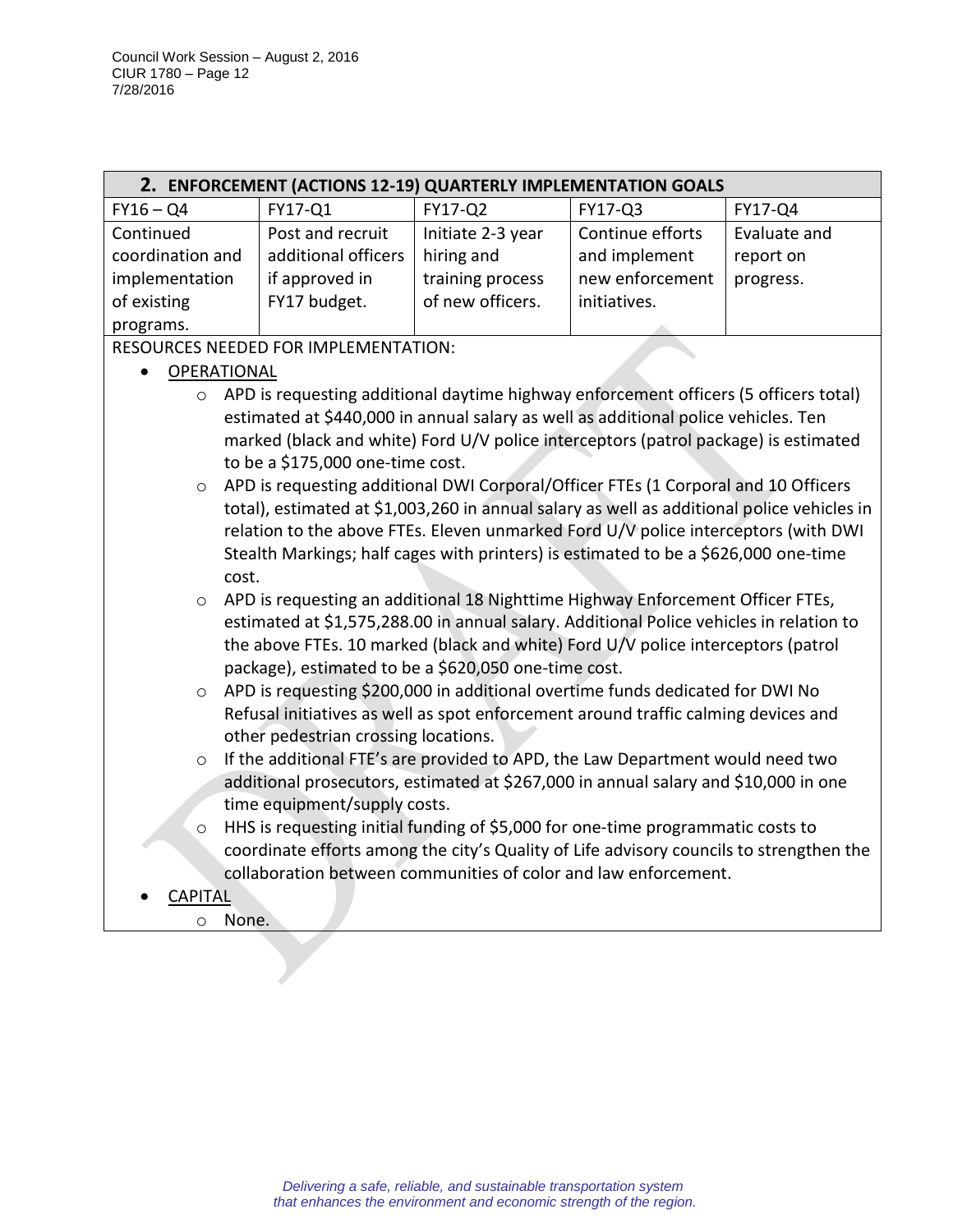| 3. ENGINEERING (ACTIONS 20-27) QUARTERLY IMPLEMENTATION GOALS |                  |                   |                |                  |  |
|---------------------------------------------------------------|------------------|-------------------|----------------|------------------|--|
| $FY16 - Q4$                                                   | FY17-Q1          | FY17-Q2           | FY17-Q3        | FY17-Q4          |  |
| Continued                                                     | Post and hire    | Apply resources   | Continued      | Evaluate and     |  |
| analysis, design                                              | additional ATD   | to implement      | implementation | report progress. |  |
| and                                                           | engineering and  | safety            | of safety      |                  |  |
| implementation                                                | PWD positions if | improvements      | improvements   |                  |  |
| of safety                                                     | approved in FY17 | and technological | and design     |                  |  |
| improvements.                                                 | budget.          | upgrades.         | review.        |                  |  |

#### **RESOURCES NEEDED FOR IMPLEMENTATION:**

#### **OPERATIONAL**

- $\circ$  ATD is requesting two additional engineering positions estimated at \$325,000 for the implementation of safety improvements at least five major intersections and 15-30 minor intersections each year as part of a comprehensive Safety Improvement Plan.
- $\circ$  ATD has identified the need for a design engineer and PWD has identified the need for three additional staff for expanded Safe Routes to School efforts for an estimated \$350,000 in salary and supplies.

### CAPITAL

- o ATD is currently funded to address five of the top crash prone locations for a total of \$3.8M. An estimated \$5M per year is needed to continue to fund improvements for another five major intersections as well as many other lower-cost improvements to smaller intersections. This estimate does not include other infrastructure costs for corridors, sidewalks, trails and bikeways identified in Action 26 as these resources are identified in other master plan documents.
- o ATD is requesting an estimated \$100,000 for 20 additional speed feedback warning signs needed to expand the Dynamic Speed Display signs (DSDS) pilot program.
- $\circ$  Lighting costs are to be determined. Each pole, including pole, luminaire, foundation and wiring costs \$7,000).
- o ATD is requesting \$2.78 M to upgrade to a central based system for all signals and monitor for red light running.
- $\circ$  ATD is requesting \$150,000 to establish a pilot project that would utilize existing CCTV cameras to monitor intersections for near-misses between vehicles and pedestrians.
- o ATD has identified a total of \$350,000 to upgrade city fleets with safety-related devices as follows:
	- $\sim$  \$145,000 for Advanced Vehicle Location (AVL) with \$2,400 in monthly maintenance fees.
	- \$48,000 for back up cameras
	- \$48,000 for drive cameras that record dangerous driving behavior
	- \$60,000 for mobile radios and outside speakers
	- \$18,000 for LED strobe lighting upgrades for 30% of city fleet units